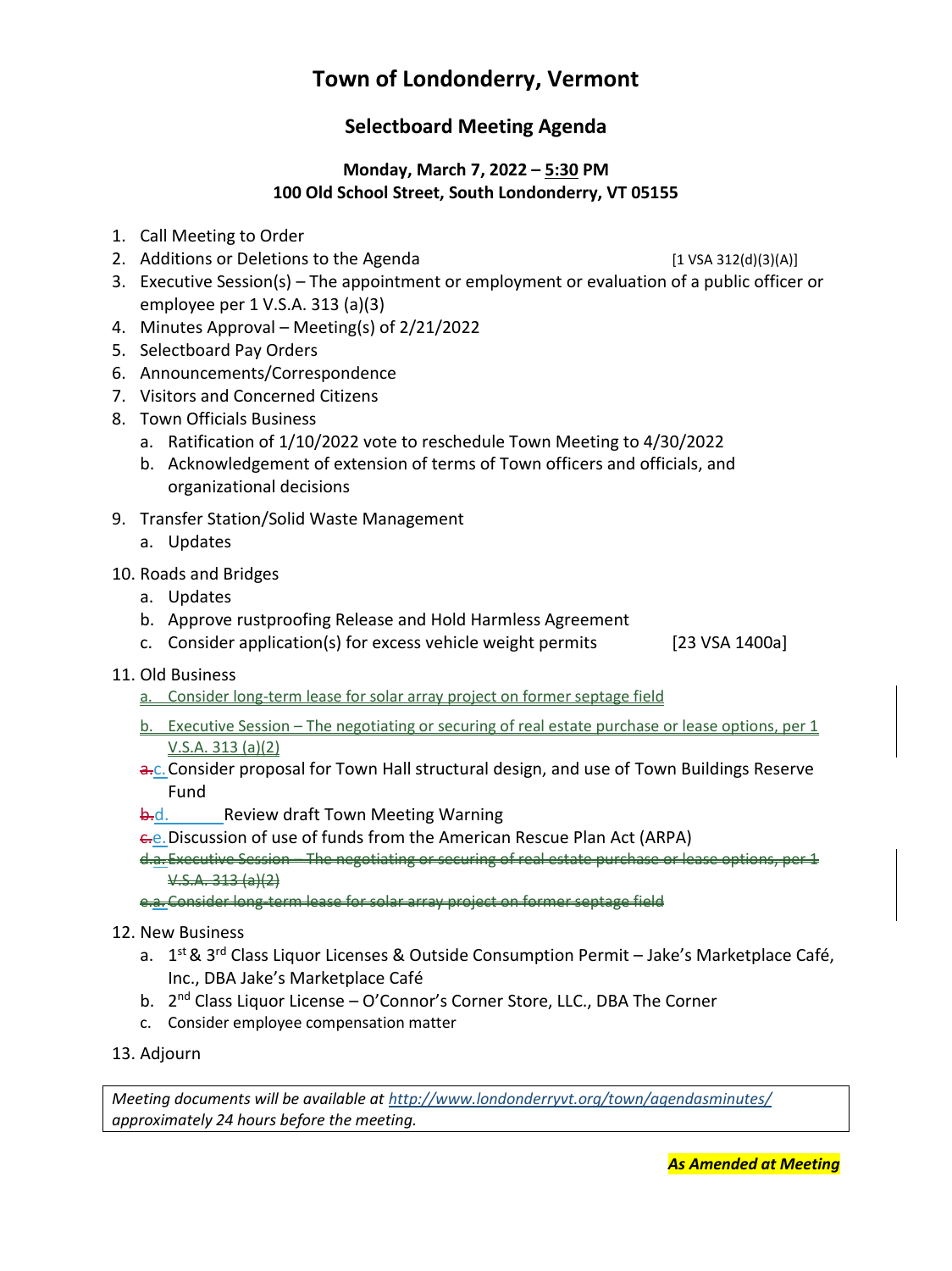# **Town of Londonderry, Vermont Selectboard Meeting Minutes Monday, March 7, 2022 Twitchell Building - 100 Old School Street, South Londonderry, VT**

**Board Members Present:** Vincent Annunziata, Taylor Prouty, James Fleming and Melissa Brown.

**Board Members Absent:** Thomas Cavanagh

**Others in Attendance:** Town Officials - Town Administrator Shane O'Keefe, Town Lister Sandra Clark, Town Assessor Jeremiah Sund, and Road Foreman Josh Dryden. Others - Town Attorney Bob Fisher (via phone at 7:00 PM) and Green Lantern Solar representative David Carpenter (via phone at 7:00 PM).

#### **1. Call meeting to order**

Vincent Annunziata, acting as Chair due to the absence of Tom Cavanagh, called the meeting to order at 5:38 PM.

#### **2. Additions or deletions to the agenda (1 VSA 312(d)(3)(A)l**

*Taylor Prouty moved to adjust the agenda by reversing the order of Old Business items by holding the executive session on negotiating or securing of real estate purchase or lease options after the Board's consideration of a long-term lease for solar array project on one of the former septage fields, seconded by Jim Fleming. The motion passed unanimously.* 

**3. Executive Session(s)-The appointment or employment or evaluation of a public officer or employee per 1 V.S.A. 313 (a)(3)** 

*Melissa Brown moved to enter executive session to consider the evaluation of a Town employee, pursuant to Title 1 V.S.A. Section 313(a)(3), and invite Town Lister Sandra Clark and Town Assessor Jeremiah Sund to attend the executive session, seconded by Taylor Prouty. The motion passed unanimously.* 

The Board entered executive session at 5:40 PM, Clark and Sund left the executive session at 6:15 PM., and the Board came out of executive session at 6:32 PM.

#### **4. Minutes Approval- Meeting(s) of 2/7/2022**

*Jim Fleming moved to approve the minutes of the Selectboard meeting of February 21, 2022, seconded by Melissa Brown. The motion passed unanimously.* 

#### **5. Selectboard Pay Orders**

*Taylor Prouty moved to approve the pay orders for payroll and accounts payable, seconded by Jim Fleming. The motion passed unanimously.*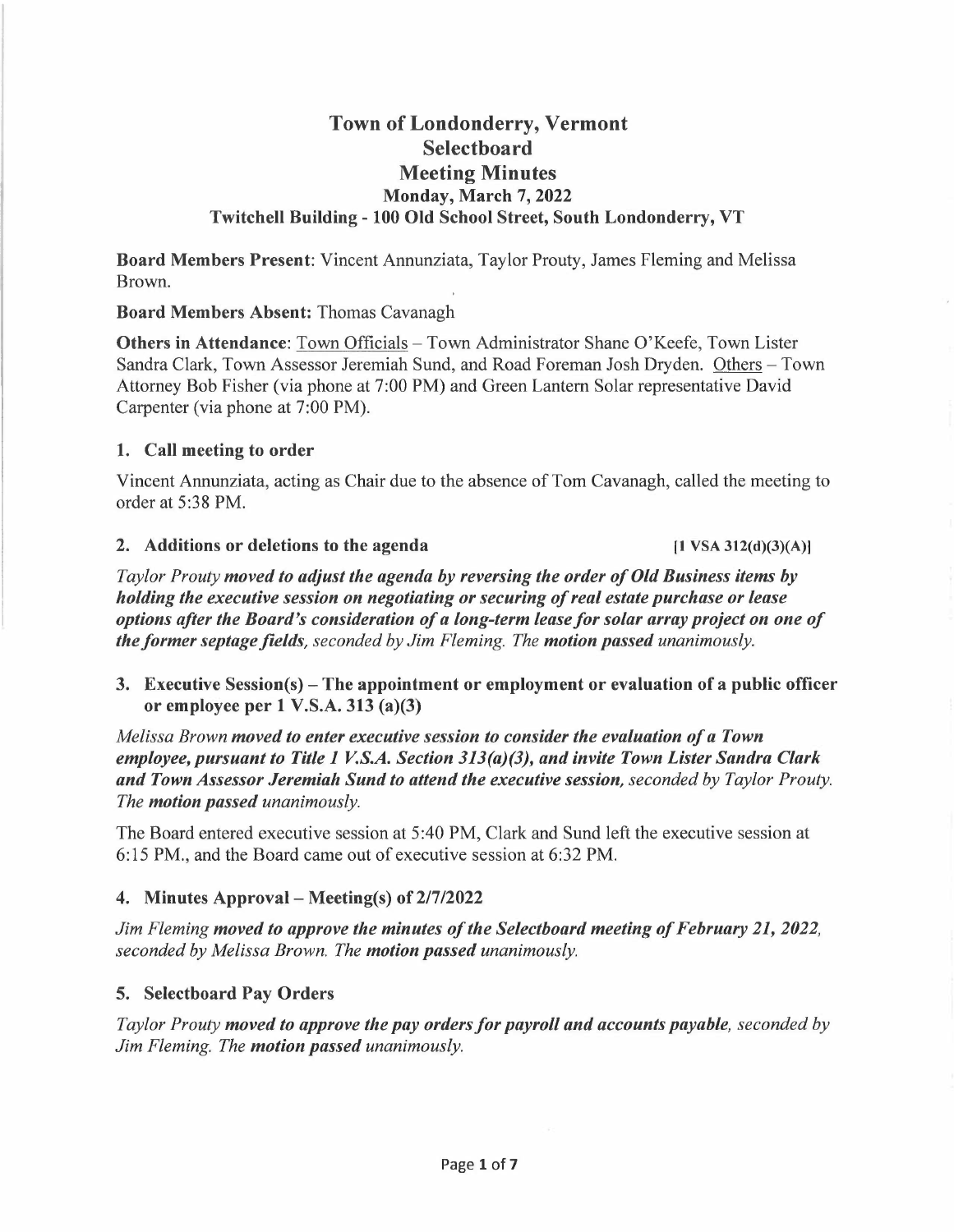#### **6. Announcements/Correspondence**

Shane O'Keefe noted the following:

- The deed for the conveyance of the Town property at parcel 1003001.000 to Bettina and Pierre Labeau was signed and recorded that day.
- All of the agreements with property owners allowing the new Welcome to Londonderry signs have been signed and were given to the Town Clerk that day for recording.
- Responses to the Invitation to Bid for the Town Office side entrance repairs are due on 3/15/2022.
- The State of Vermont Dam Safety Program has reclassified the Williams Dam from being a Low Hazard Potential Dam to a Significant Hazard Potential Dam, which will require the Town to prepare an Emergency Action Plan in the coming 6 months. The FY2023 budget will need to include about \$2,000 for engineering costs.

O'Keefe noted correspondence included in the Board's meeting packet was as follows:

- A copy of the Certificate of Public Good (CPG) issued on 3/2/2022 by the Vermont Public Utility Commission (PUC) to Green Lantern Solar for the proposed solar array at the former septage fields.
- A copy of the 2/28/2022 scheduling order for a merits hearing in the zoning appeal case of Vermont Woodchips Real Estate Holdings.
- A copy of the Ruck Up, Inc. statement of program services rendered.
- The latest Notice of Vacancies for Town boards, commissions and committees, showing openings on the Planning Commission, Development Review Board and Energy Committee.

# **7. Visitors and Concerned Citizens**

None.

# **8. Town Officials Business**

# **a. Ratification of 1/10/2022 vote to reschedule Town Meeting to 4/30/2022**

O'Keefe noted because the Board voted on 12/10/2021 to move the annual Town Meeting to 4/30/2022, and the enabling legislation allowing for this action did not take effect until 12/14/2022, the Board must ratify its initial vote.

*Taylor Prouty moved, pursuant to Act* **77** *of 2022, to ratify the Board's January 10, 2022 decision to move the date of the 2022 annual Town Meeting to April 30, 2022, seconded by Jim Fleming. The motion passed unanimously.* 

# **b. Acknowledgement of extension of terms of Town officers and officials, and organizational decisions**

O'Keefe suggested adding this matter for the record as local officer appointments are usually made at the second meeting of March each year, and the postponed Town Meeting has altered the schedule.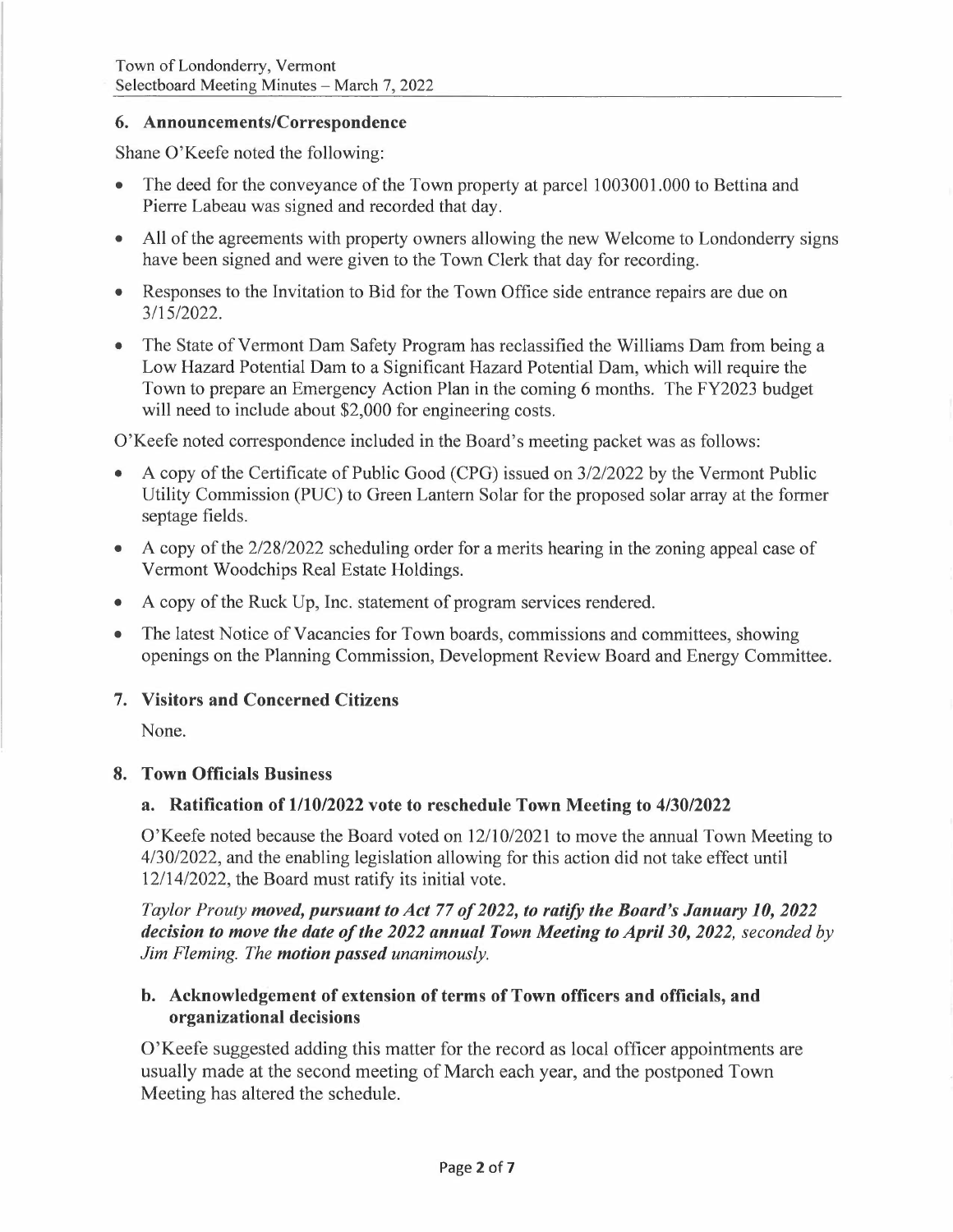*Taylor Prouty moved to acknowledge that, due to the rescheduling of the annual Town Meeting to April 30, 2022, and as provided for under Act 77 of 2022, that 1) all elected Town officers shall serve their terms until the Town Meeting elections, and 2) all terms of Town officials appointed, and all organizational votes taken, at the Selectboard's 2021 organizational meeting shall remain in effect until the organization meeting of the Selectboard following Town Meeting, seconded by Jim Fleming. The motion passed unanimously.* 

# **9. Transfer Station/Solid Waste Management**

# **a. Updates**

Annunziata noted community complaints about the hours of the Transfer Station, specifically being closed on Sundays and there being no extended hours on weekdays. He also raised staffing needs to accommodate this. Brown mentioned she had also had this kind of feedback. Prouty mentioned that extended hours during the winter was problematic due to darkness. Extending hours in the summer was briefly discussed. O'Keefe suggested conducting a user survey.

It was agreed to include this matter on the agenda of the next regular meeting.

# **10. Roads and Bridges**

#### **a. Updates**

Josh Dryden noted the following usage for the month of February 2022:

| $Salt - 259$ tons | Sand $-669$ yards |
|-------------------|-------------------|
|                   |                   |

Fuel (gallons): Vehicles  $-1,884.0$ , Town Office Generator  $-0$ , Transfer Station  $-0$ 

Prouty mentioned recent road conditions due to inclement weather and the maintenance challenges for the Road Crew.

Prouty also noted that the Town of Windham has expressed an interest in renting the Town's new roadside mower due to their having issues with equipment rental. Windham looks to address invasive species, and look to possible pay Londonderry \$4,500/week for two weeks during July or August. The mechanics of a rental agreement was briefly discussed, as was the need for Londonderry to have priority for scheduling.

The need to work closely and cooperatively with neighboring Towns was briefly discussed. The consensus of the Board members was to ask that the Town of Windham provide the Board with a written proposal to consider. Prouty will contact Windham on this.

# **b. Approve rustproofing Release and Hold Harmless Agreement**

O'Keefe explained that this is a document that must be signed each year.

*Taylor Prouty moved to approve the rustproofing release and hold harmless agreement with Carrara 's Rustproofing and authorize the Town Administrator to execute it on behalf of the Board, seconded by Jim Fleming. The motion passed unanimously.*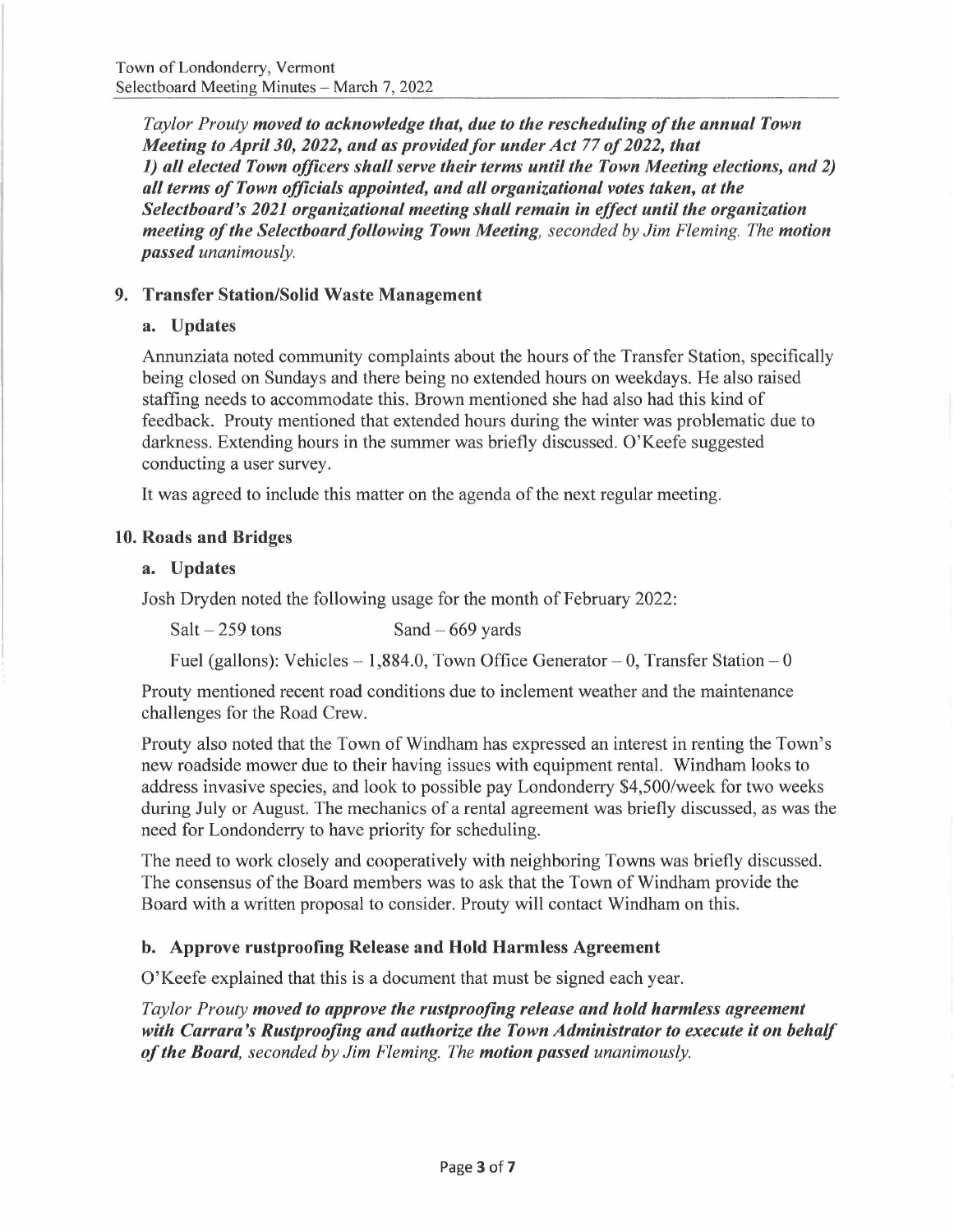# **c. Consider application(s) for excess vehicle weight permits [23 VSA 1400a]**

The Board reviewed overweight permit applications, and it was noted that the applicable fees were paid, and insurance certificates received.

*Jim Fleming moved to approve the excess weight permits for:* 

- *Bazin Brothers Trucking, Inc.*
- *Fabian Earth Moving, Inc., and*
- *David Chaves Excavation, Inc.,*

*and authorize the Town Administrator to execute the permits on behalf of the Town, seconded by Taylor Prouty. The motion passed unanimously.* 

# **11. Old Business**

The Board decided to adjust the Old Business part of the agenda by first discussing the proposed long-term lease for solar array project on one of the former septage fields, and then go into executive session on negotiating or securing of real estate purchase or lease options.

Dryden left the meeting at 6:58 PM

# **a. Consider long-term lease for solar array project on former septage field**

Town Attorney Bob Fisher and Green Lantern Solar representative David Carpenter met with the Board beginning at 7:00 PM by speakerphone.

Carpenter spoke to the Board about the proposed lease between the Town and Green Lantern Solar (GLS) for the solar array at the former septage field behind the Transfer Station, in particular the arrangements for eventual decommissioning of the facility in the future.

He mentioned that decommissioning study issued by the U.S. Department of Energy's National Renewable Energy Laboratory (NREL), dated February 2021, being used by the Town is not a document adopted into the mainstream in his understanding, and that it is not being used in Vermont or Maine by the GLS engineering team. In the alternative they have based their estimate of cost for decommissioning on a report from the New York State Energy Research and Development Authority, dated November 2021. He will review the NREL study, which provides for hiring decommissioning costs.

He noted that while the Vermont Public Utility Commission (PUC), in issuing the Certificate of Public Good (CPG) for the project, requires a decommissioning plan, smaller projects such as this one do not require decommissioning bonds. He mentioned that there are three levels of protection for the Town with decommissioning: there is a condition on the CPG, there is a requirement under the PUC rules, and lease provisions for the site.

The proposed lease at this time provides the Town with \$15,000 to bank for the decommissioning at the end-of-life of the facility. Carpenter described the salvage value of array components and materials but noted that there is no salvage market for decommissioned solar panels at this time he is pretty confident that there would be in the future but they are not banking on this. He stated that at the end of the project if the project owner doesn't do what they are supposed to do the Town could use the \$15,000 and accrued interest to decommission the project.

He clarified that the original offer was to give the Town \$15,000 up front, and the Town would return the \$15,000 when the project is decommissioned, but he offered to give that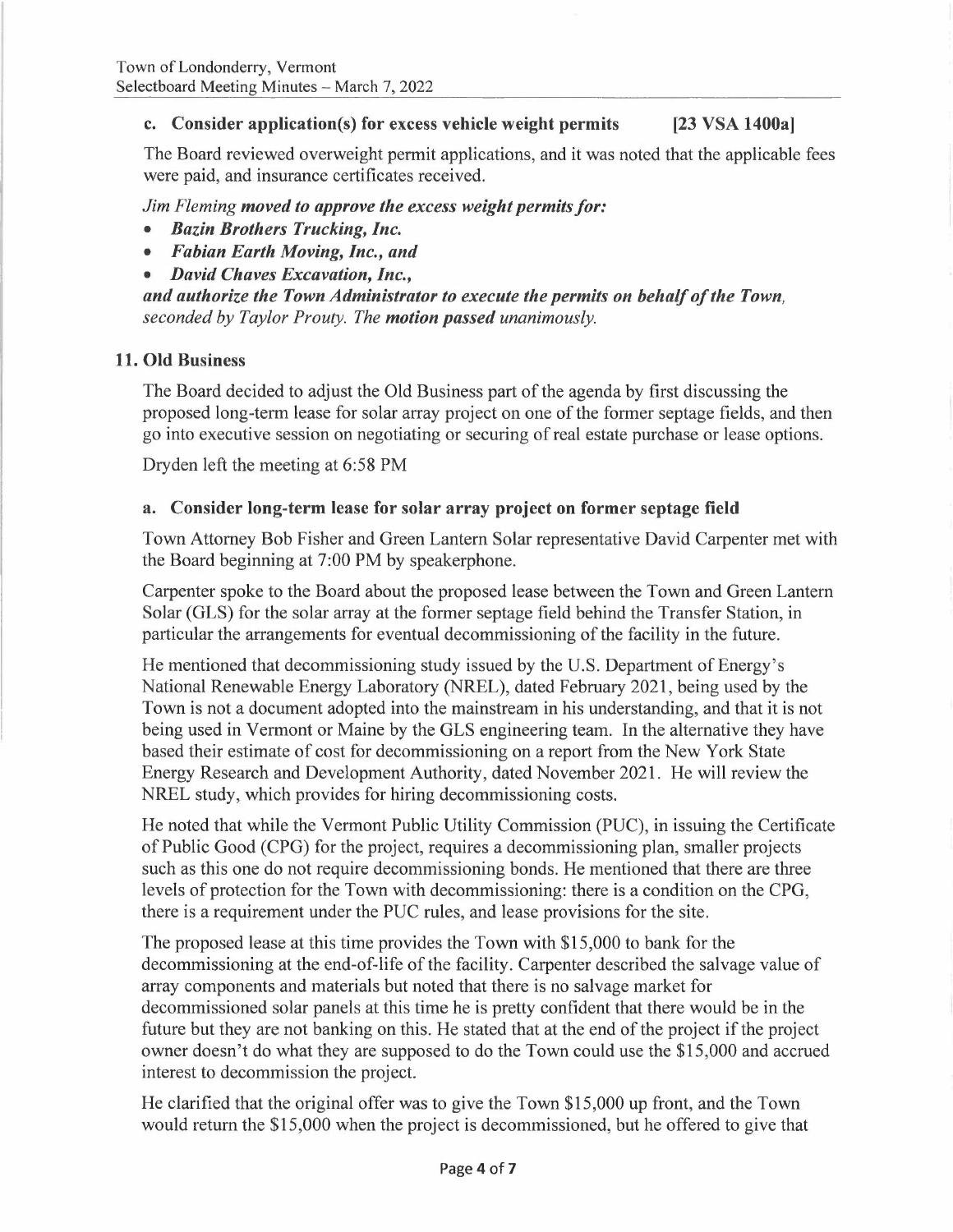amount to the Town and they Town could hang onto it no matter what happens and characterized it as a gift.

Fisher inquired of Carpenter whether any other communities in Vermont or Maine that have escrow funds or surety bonds in their leases.

He stated that to his knowledge none of their net metering projects in Vermont have decommissioning bonds, but in Maine for 1 megawatt projects there are bonds required by statute. He added that Vermont projects of 2.2 megawatt do have decommissioning bonds posted in favor of the State.

Fisher mentioned that Solar leases are a new phenomenon so there is no track record for decommissioning, and asked Carpenter if he had looked into pricing for a bond of a smaller size such as this one, to which Carpenter responded that he had not but would check with others at GLS.

Fisher noted that he had inquired of the Vermont League of Cities and Town on this matter. He asked Carpenter if his engineers have priced out the actual decommissioning costs, and Carpenter responded by saying there is no way to know the future cost, but he did not know and would inquire of his engineers.

0' Keefe inquired of Carpenter whether he would provide to the Town a list of other Vermont communities that they have worked with on land leases, and he said that he would send that along.

Carpenter stated he would try to respond to the requests for information to O'Keefe and Fisher by the end of the week. He left the meeting at 7:20 PM.

# **b. Executive Session - The negotiating or securing of real estate purchase or lease options, per 1 V.S.A. 313 (a)(2)**

*Taylor Prouty moved to enter executive session to discuss negotiating or securing of real estate purchase or lease options, pursuant to Title 1 V.S.A. Section 313(a)(2), and invite the Town Administrator and Town Attorney to attend the executive session, seconded by Jim Fleming. The motion passed unanimously.* 

The Board entered executive session at 7 :21 PM, and the Board came out of executive session at 7:47 PM.

# **c. Consider proposal for Town Hall structural design, and use of Town Buildings Reserve Fund**

O'Keefe spoke of the various elements of work necessary to address the needs of the Town Hall, and the Board reviewed a list of steps for this project put together by project engineer Chris Cole. Based on the previous structural analysis of the building one of the next steps is to hire back the structural engineer for design work for the stabilization of the balcony so it can used once again. The Board reviewed a structural design proposal from Engineering Ventures, PC showing \$10,500 for design, construction plans and specifications, and \$6,000 for construction administration, which would only be expended if the project goes to construction. O'Keefe noted that the Town had received a grant from the Brattleboro Development Credit Corporation in the amount of \$4,032, which would offset the cost of the effort. He is waiting for confirmation of project eligibility of the use of funds.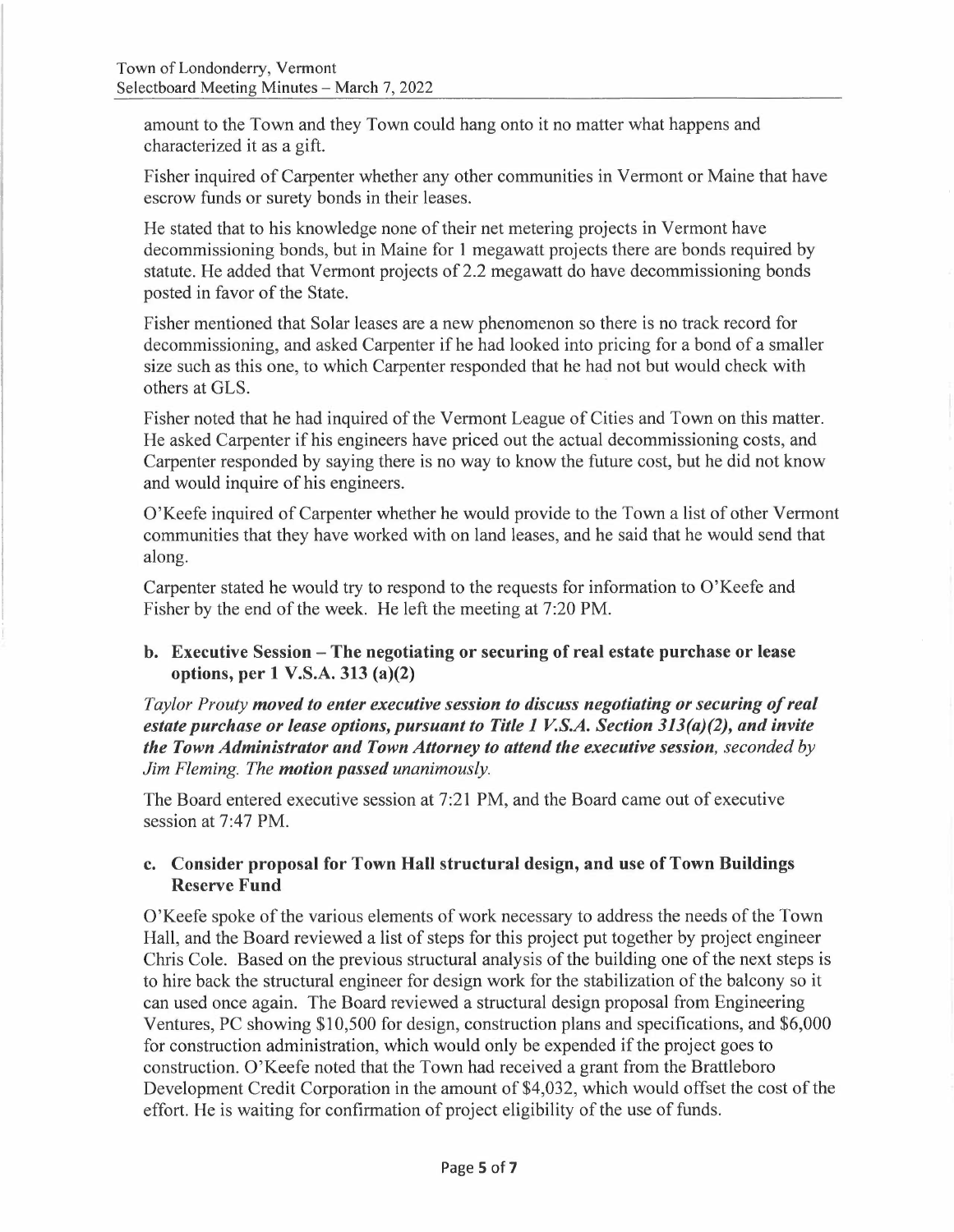He also mentioned that Town Hall efforts soon to come to the Board include roof repairs. likely handled by the construction company hired last year, VMS Construction, Inc. and additional project management and coordination work from Cole Company, Inc.

Fleming questioned the high cost of the structural engineering work. The initial estimate of cost for structural stabilization from Chris Cole is \$50,000.

O'Keefe mentioned that the proposal calls for design of the balcony to continue as a suspended structure and not held up with posts, a less expensive alternative, in order to maintain the building's historical integrity. He added that by developing the design for the balcony improvements the Town is creating an attractive project for historic preservation funders to embrace.

The Board discussed in detail the inherent value of fixing the Town Hall. The proposal at this time also includes an additional \$1,000 for contingency.

*Jim Fleming moved to 1) accept the proposal from Engineering Ventures, PC as submitted for structural design services for the old Town Hall, estimated to cost up to \$11,500, 2) for structural design services for the old Town Hall, estimated to cost up to \$11,500, 2)*<br>authorize the Town Administrator to sign any documents necessary for the hiring of the *firm to conduct the necessary work, and 3) authorize the expenditure of up to \$7,500 for this effort to be paid from the Town Building Reserve Fund, seconded by Taylor Prouty. The motion passed unanimously.* 

# **d. Review draft Town Meeting Warning**

The Board discussed the most recent draft of the warning for the April 30, 2022 annual Town Meeting. O'Keefe mentioned that he and Treasurer Tina Labeau recommend removing the proposed article creating a reserve fund related to the American Rescue Plan Act (ARP A) because advice from the Vermont League of Cities and Towns provides that existing fund accounting can adequately address this. There were no objections to removing this.

Regarding the proposed article on the Manchester fieldhouse, it was noted that the project failed at the Town Meeting the previous week in several communities, including Manchester, and the project proponents have shelved the project. O'Keefe recommended rescinding the previous vote to add the advisory article for the project to the warning.

*Vincent Annunziata moved to rescind the Board's December 20, 2021 vote to include in the 2022 Annual Town Meeting warning an advisory article asking the Voters to indicate support for the concept of a regional fieldhouse at the Dana Thompson Recreation Park in Manchester, seconded by Jim Fleming. The motion passed unanimously.* 

Annunziata asked that the minutes reflect that he says "Get dunked on Manchester".

#### **e. Discussion of use of funds from the American Rescue Plan Act (ARP A)**

Annunziata mentioned that he had spoken with several of the those organizations that have requested funds and mentioned that Neighborhood Connections would not be asking for funds for next year. He noted that Planning Commission would likely come to the Board for funding for the Town Hall restoration project.

O'Keefe read aloud the ARPA funding availability notice from the Town's website requested at the previous meeting, which pointed out the 4/1/2022 submission deadline, and was asked to send out a press release on this as well.